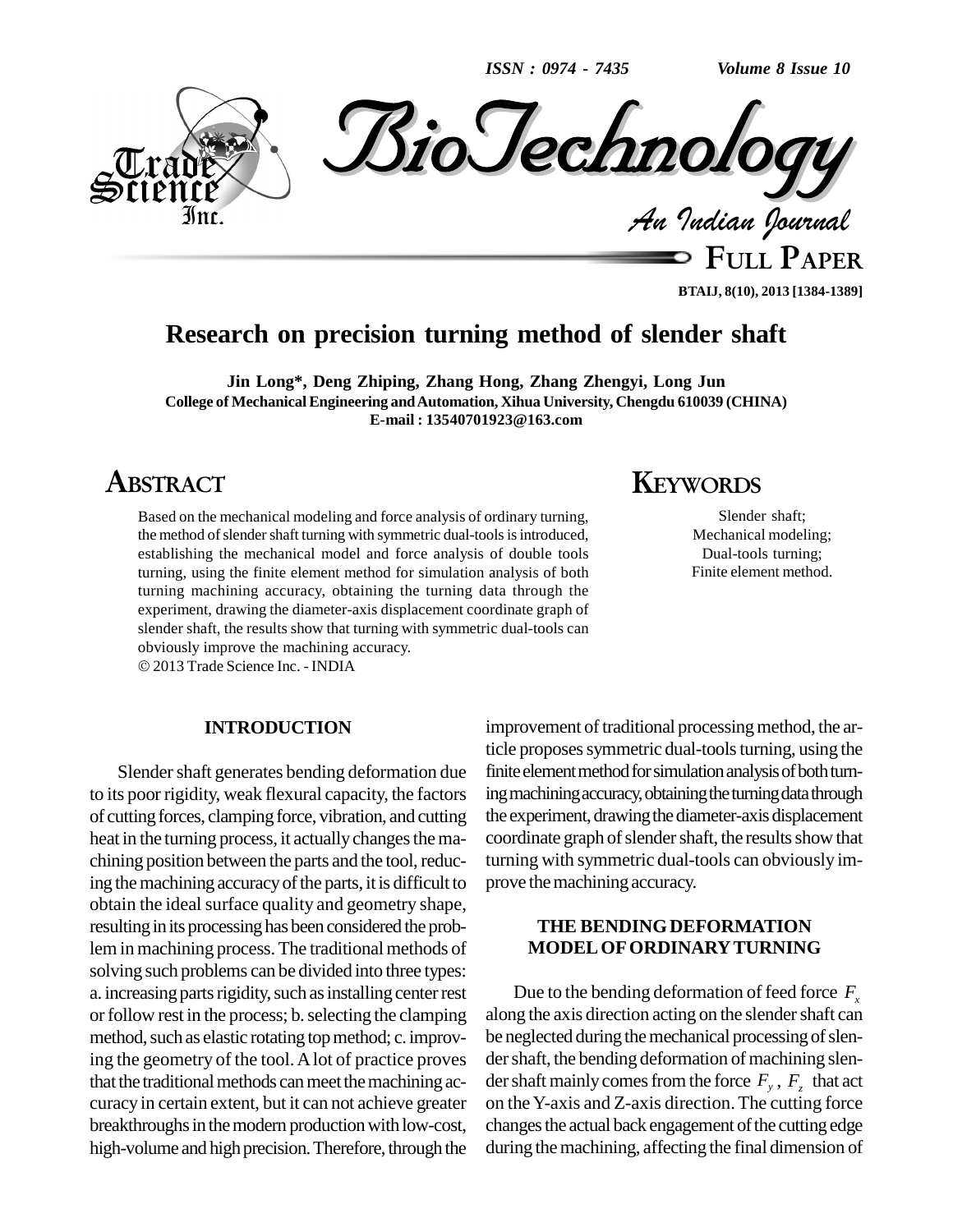the slender shaft, and generating the processing error. In the force analysis, the clamping chuck end is reduced to a fixed end, limiting all degrees of freedom; the end of the thimble issimplified as a rotary hinge, limiting degree of freedom of z-axis direction.

The force model as shown in Figure 1, radial force *F<sup>z</sup>* generates bending deformation in the z direction of the slender shaft. According to the equation of static equilibrium:



**Figure 1 : The bending model of slender shaft under radial force** Figure 1 : The bending model of slender shaft under radial<br>force<br> $\sum F_z = F_B + F_A - F = 0$  (1)

force  
\n
$$
\sum F_z = F_B + F_A - F = 0
$$
\n(1)  
\n
$$
\sum M_A = M_A - F a + F_B l = 0
$$
\n(2)

$$
\sum M_A = M_A - F a + F_B l = 0
$$
 (2)

Since only two equations to solve three unknown quantity, a deformation equation must be added, using the singular function method to write the deflection curve equation of slender shaft, defining the singular function:

if  $x > a$ , then  $\lt x - a \gt = (x - a)$  $\int f(x) = a$ , then  $\langle x - a \rangle = (x - a)$ <br>  $\int f(x)dx = F_A \langle x \rangle^1 - M_A \langle x \rangle^0 - F \langle x - a \rangle^1$  (3)

Integrating the equation (3), we get:  
\n
$$
E I w' = F_A \frac{^2}{2} - M_A < x>^1 - F \frac{^2}{2} + C_1
$$
 (4)  
\nAccording to the boundary condition:  $x = 0$ ,  $w' = 0$ ,  
\n
$$
w' = 0
$$

According to the bound:<br>we get:  $C_1 = 0$ 

Integrating the equation (4), we get:  
\n
$$
E I w = F_A \frac{^3}{6} - M_A \frac{^2}{2} - F \frac{^3}{6} + C_2
$$
 (5) **Symn**  
\nAccording to the boundary condition:  $x=0$ , W

 $x=0$ , According to the boundary<br> $w = 0$ , we get:  $C_2 = 0$  $w = 0$ , we get:  $C_2 = 0$ <br>Substituting the boundary conditions ( $\chi = l$ ) into

the equation (5), we get:

$$
0 = F_A \frac{l^3}{6} - M_A \frac{l^2}{2} - F \frac{b^3}{6}
$$
 (6)

According to the formula of  $(1)$ ,  $(2)$ ,  $(3)$ ,  $(4)$ ,  $(5)$ , we get:

$$
F_A = \frac{Fb}{2l^3} (3l^2 - b^2) , F_B = \frac{Fa^2}{2l^3} (2l + b) , M_A = \frac{Fb}{2l^2} (l^2 - b^2)
$$

So the differential equation of the deflection curve is:  $\frac{1}{x}$  $1\begin{bmatrix} 2x^3 & 2x^2 & 2x-a^3 \end{bmatrix}$ 

is:  
\n
$$
w = \frac{1}{EI} \left[ F_A \frac{^3}{6} - M_A \frac{^2}{2} - F \frac{^3}{6} \right]
$$

#### **Symmetric dual-tools design**

The key technology of processing slender shaft is to solve the problem of parts' bending deformation, the main factor of parts' bending deformation is the cutting force of tool, so we can make the following considerations: reducing cutting forces such as the use of small cutting parameters; changing the force distribution acts on the parts such as installing symmetric dual-tools. Thus, on the basis of summing up traditional processing method, the paper presents the program of dual-tools turning slender shaft. The basic structure of dual-tools turning shows in Figure 2.



**Figure 2 : Symmetric two toolsturning structure**

Two tools is not fully symmetrical distribution, the axial spacing is  $\Delta x$ , so the original processing is divided into two processing, the cutting force of each tool is reduced.

#### $\mathbf{B}$  $\mathbf{B}$ **Symmetric double toolsturning mechanics analy sis**

*An*turning process, it can be decomposed into an axial *F*<sub>z</sub> and radial<br>ause bending<br>m, radial cut-<br>**chnology** We know that the cutting force is generated in the cutting force  $F_x$ , tangential cutting forces  $F_z$  and radial cutting forces *F<sup>y</sup>* , and three forces will cause bending deformation in each direction. Among them, radial cut-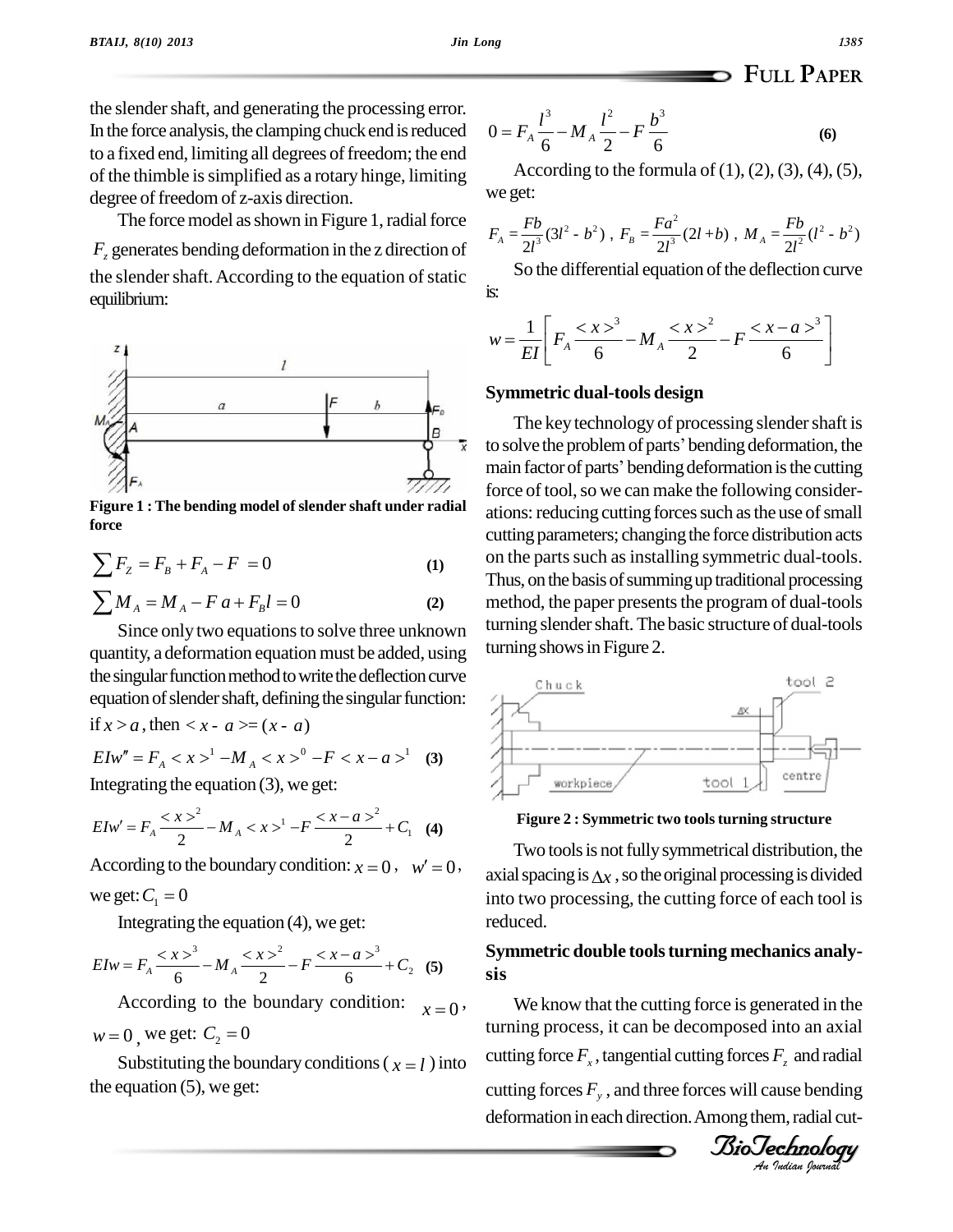ting forceshas the greatest effect on machining accuracy.<br>Double-tools turning use the clamping method of

elastic rotating top. In the analysis of force, the clamping chuck end is reduced to a fixed end, limiting all degrees of freedom; the other end of the thimble is simplified as a rotary hinge, limiting degree of freedom of yaxis direction. So that it simplifies the problem of a statically indeterminate beam, the simplified mechanical model of dual-tools turning shows in Figure 3.



**Figure 3 : Symmetric double-toolsturningmechanical model**

As the coordinates shown in Figure 3,  $F_1$ ,  $F_2$  represents the radial force of the tools, when the back engagement of the cutting edge of the double tools is not equal, the relationship between them is  $F_1 \approx nF_2$ , defined the down deflection is negative,  $(\omega_B)_{F_1}$ ,  $(\omega_B)_{F_2}$ , ,  $(\omega_{B})_{F_{B_{z}}}$  respectively represents the deflection which  $F_1, F_2, F_{B_z}$  acts on the terminal B. Because the B end equilibrium is hinged support, it should not have the vertical displacement, deformation coordination equation is listed: Is hinged support, it should not have the vertical displacement, deformation coordination equation is listed:<br> $\omega_B = (\omega_B)_{F_1} + (\omega_B)_{F_2} + (\omega_B)_{F_{Bz}} = 0$  (7)

$$
\omega_B = (\omega_B)_{F_1} + (\omega_B)_{F_2} + (\omega_B)_{F_{Bz}} = 0 \tag{7}
$$

$$
\omega_B = (\omega_B)_{F_1} + (\omega_B)_{F_2} + (\omega_B)_{F_{Bz}} = 0 \tag{7}
$$
  

$$
(\omega_B)_{F_1} = \frac{F_1 a^2}{6EI} (3l - a) \tag{8}
$$
  

$$
(\omega_B)_{F_1} = -\frac{F_2 (a + \Delta x)^2}{2} [3l - (a + \Delta x)]
$$

$$
(a_{B})_{F_2} = -\frac{F_2(a + \Delta x)^2}{6EI} [3l - (a + \Delta x)]
$$

$$
\Delta x
$$
 is very small relatively to *l*, it can be ignored. So:  
\n $(\omega_B)_{F_2} = -\frac{F_2 a^2}{6EI} [3l - a]$  (9)

$$
6EI^{-1}
$$
  
\n
$$
(\omega_B)_{F_{B_z}} = -\frac{F_{B_z}l^2}{3EI}
$$
 (10)

*BioTechnolog* 

According to the empirical formula of tool cutting force:  $F = C_{F_y} a_p^{xF_y} f^{yF_y} v_c^{nF_y} K_{F_y}$  in the machining conditions of the same geometry parameters of the tool, workpiece material and the feed speed, the tool cutting force is mainly decided by the back engagement of the cutting edge  $a_p$ , because the index  $xF_y$  of the back engagement of the cutting edge  $a<sub>p</sub>$  is close to 1 in general experimental formula of cutting force, so the cutting force  $F$  is approximately proportional to the back engagement of the cutting edge, For the convenience of calculation, we assume  $a_{p1} = 2d$ ,  $a_{p2} = d$ , and let

$$
F_1 = 2F_2 \tag{11}
$$

According to the formula of  $(7)$ ,  $(8)$ ,  $(9)$ ,  $(10)$ ,  $(12)$  we get:

get:  
\n
$$
F_{RBy} = \frac{F_2}{2} (3\frac{a^2}{l^2} - \frac{a^3}{l^3})
$$
\n(12)

According to the equation of static  $F_{RBy} = \frac{F_2}{2} (3\frac{a}{l^2} - \frac{a}{l^3})$ <br>According to the equati<br>equilibrium  $\sum F_y = 0$ , we get: Equilibrium  $\sum F_y = 0$ , we get:<br> $F_{RAy} = F_2 - F_{RBy}$  (13)

$$
F_{RAy} = F_2 - F_{RBy} \tag{13}
$$

According to the equation of static equilib- $F_{\text{Ray}} = F_2 - F_{\text{RBy}}$ <br>According to the equa<br>rium  $\sum F_x = 0$ , we get:  $\lim_{x \to R} \sum F_x = 0$ , we get:<br> $F_{RAx} = F_{1x} + F_{2x}$  (14)

$$
F_{RAx} = F_{1x} + F_{2x}
$$
 (14)

According to the equation of static  $F_{RAx} = F_{1x} + F_{2x}$ <br>According to the equatic<br>equilibrium  $\sum M_A = 0$ , we get: Equilibrium  $\sum M_A = 0$ , we get:<br>  $M_A = F_1 a - F_2 (a + \Delta x) - F_{RBy} l$ 

$$
M_A = F_1 a - F_2 (a + \Delta x) - F_{RBy} l
$$
  
Simplification is:  

$$
F_l (a - a^2 - a^3)
$$

Simplification is:  
\n
$$
M_{A} = \frac{F_{2}l}{2} \left( 2\frac{a}{l} - 3\frac{a^{2}}{l^{2}} + \frac{a^{3}}{l^{3}} \right)
$$
\n(15)

The approximate differential equation of deflection The approximate differential equation of d<br>curves at  $0 < x < a$  can be written as: curves at  $0 < x < a$  can be written as:

$$
EI\frac{d^2y}{dx^2} = F_{Ray}x - M_A + F_{RAx}y
$$
 (16)

Formula (10) for second order constant coefficient non-homogeneous linear differential equation, using the boundary conditions:  $x=0$ ,  $y=0$  and  $x=l$ ,  $y=0$  and mathematical knowledge, we get: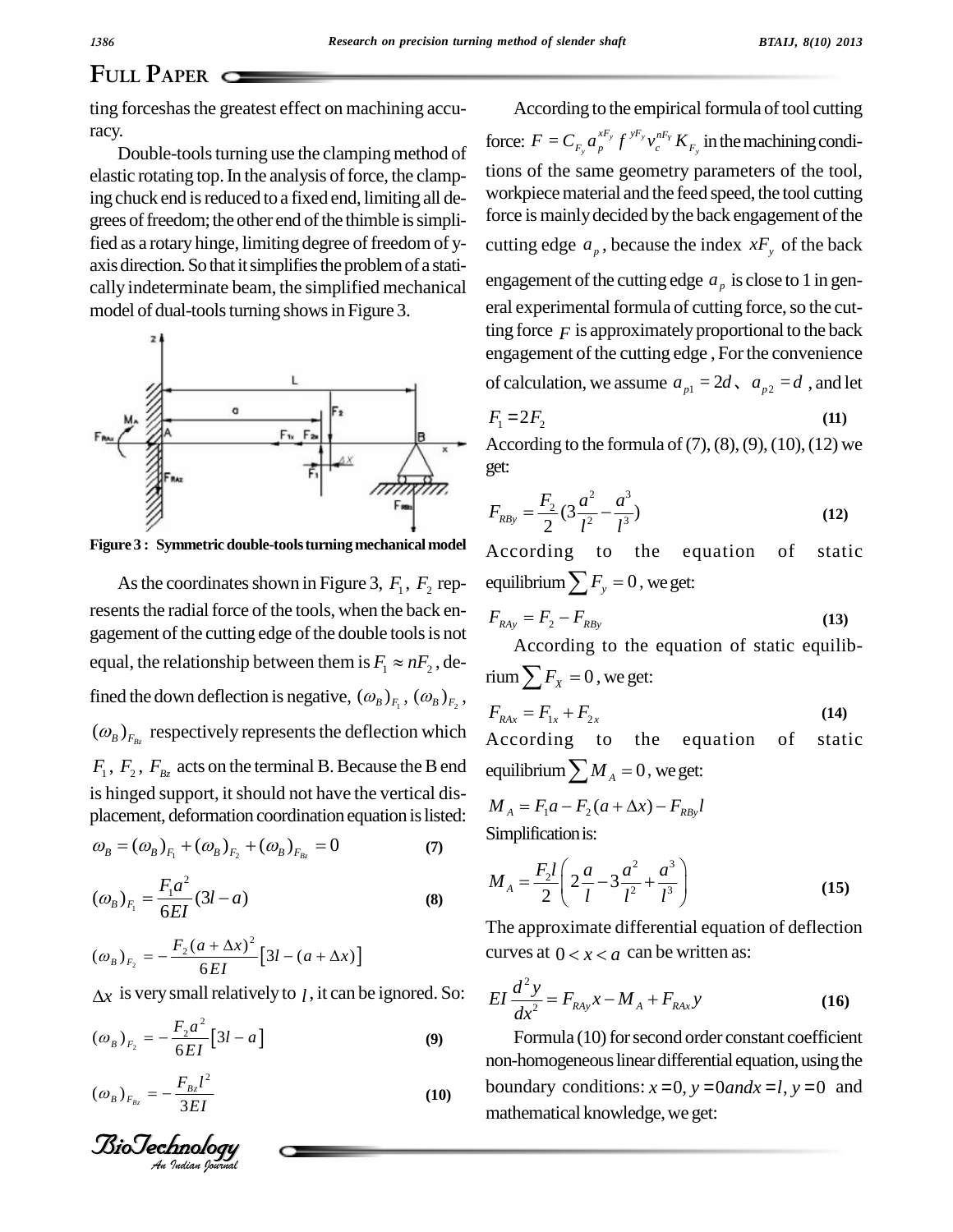$$
w = C_1 e^{kx} + C_2 e^{-kx} + \frac{M_A - F_{RAy}x}{F_{RAx}} \quad 0 \le x \le a
$$
 (17) d  
Among them:  

$$
-kM_A + F_{Bx} - kM_A - F_{Bx}
$$
 d

Among them: ю

Among them:  
\n
$$
C_1 = \frac{-kM_A + F_{RAy}}{2kF_{RAx}} \qquad C_2 = \frac{-kM_A - F_{RAy}}{2kF_{RAx}}
$$

#### **Finite element model of the dual-toolsturning**

The model of simply supported beam is established which is based on the model of double tools turning, it is based on the beam theory, The chuck is simplified as a fixed support, rotary top is simplified as a hinge support, the lengthen of slender shaft is *l*, Slender shaft is discretized into 10 nodes for analysis by using the finite element method, node number as shown in Figure 4, node 1 is a fixed end, node 100 is Hinged Support,  $F_1$ ,

 $F_2$  is acted on node 7, the dual-tools turning simulation model is shown in Figure 4.



**Figure 4 :The symmetric dual-toolsturning simulation model Finite element analysis**

### Known conditions: The length of slender shaft is  $1000$  mm, diameter is  $50$  mm, material is 45 steel, den-Known conditions: The length of slender shaft is<br>  $1000 \, mm$ , diameter is 50  $mm$ , material is 45 steel, density is  $7.8g / cm^3$ , Poisson's ratio is 0.3, acceleration of  $10^{11}$ gravity is  $9.8N / kg$ , rotational speed is  $600 rad / s$ , feed speed is  $0.5$ *mm | r*,  $E = 2$ . 1e11*Pa*. In turning with two tools, the back engagement of the cutting edge oftool 1 and tool2 isrespectively 1.5*mm*, 05*mm*; the back engagement of the cutting edge is 2*mm*, in ordi nary machining. In the machining of dual-tools,  $F_1 = 107N$ ,  $F_2 = -38.4N$ ; In the machining of ordinary machining *F*=132*N*.

Figure 6 is the force deformation of slender shaft after ordinary lathe machining, maximum deformation position of the slender shaft is near the  $\frac{l}{2}$ , the maximum The diar

displacement is 18.4*um*. Figure7 is the force deformation of slender shaft by turning with two tools, maximum deformation position of the slender shaft is near the, the maximum displacement is 9.84*um*. Processing the same cutting depth of slender shaft, the maximum deflection of machining with dual-tools  $(\omega_2)$  is smaller than ordinary machining  $(\omega_1)$ , the relationship is about

 $2^{\infty}$   $\sim$   $\omega_1$ . The  $1\,$ <sub>0</sub> than ordinary machining  $(\omega_1)$ , the relationship is about<br> $\omega_2 \approx \frac{1}{2} \omega_1$ . The simulation results show, slender shaft turning with two symmetric tools meets the machining accuracy.



**Figure 7 : Part deformation after dual-tools machining**

#### **EXPERIMENT**

 $l_s = 0^0$ , tool orthogonal clearance  $a_0 = 6^0$ ; process $a_p = 2mm$ , dual-tools turning cutting depth: *Indian*<br>*I* 0.6*mm / r* ;<br><br>*Indian bouwady* Experiments usingNZ-S1500/1000 double turret lathe, material is 45 steel, diameter is 34 mm, length is 700*mm*, measurement tools using spiral micrometer caliper. Tool selection: Carbide indexable turning tools; tool geometry: tool cutting edge angle  $K_r = 90^\circ$ , rake angle  $g_0 = 15^\circ$ , tool cutting edge inclination angle ing parameters: ordinary turning cutting depth  $a_{p1} = 1$ *mm*,  $a_{p2} = 1$ *mm*; feed speed is 0.6*mm*/*r*; cutting speed is  $150<sub>m</sub>$  / *min*.

The diameter of slender shaft is  $D=34$ mm used in

### **FULL PAPER**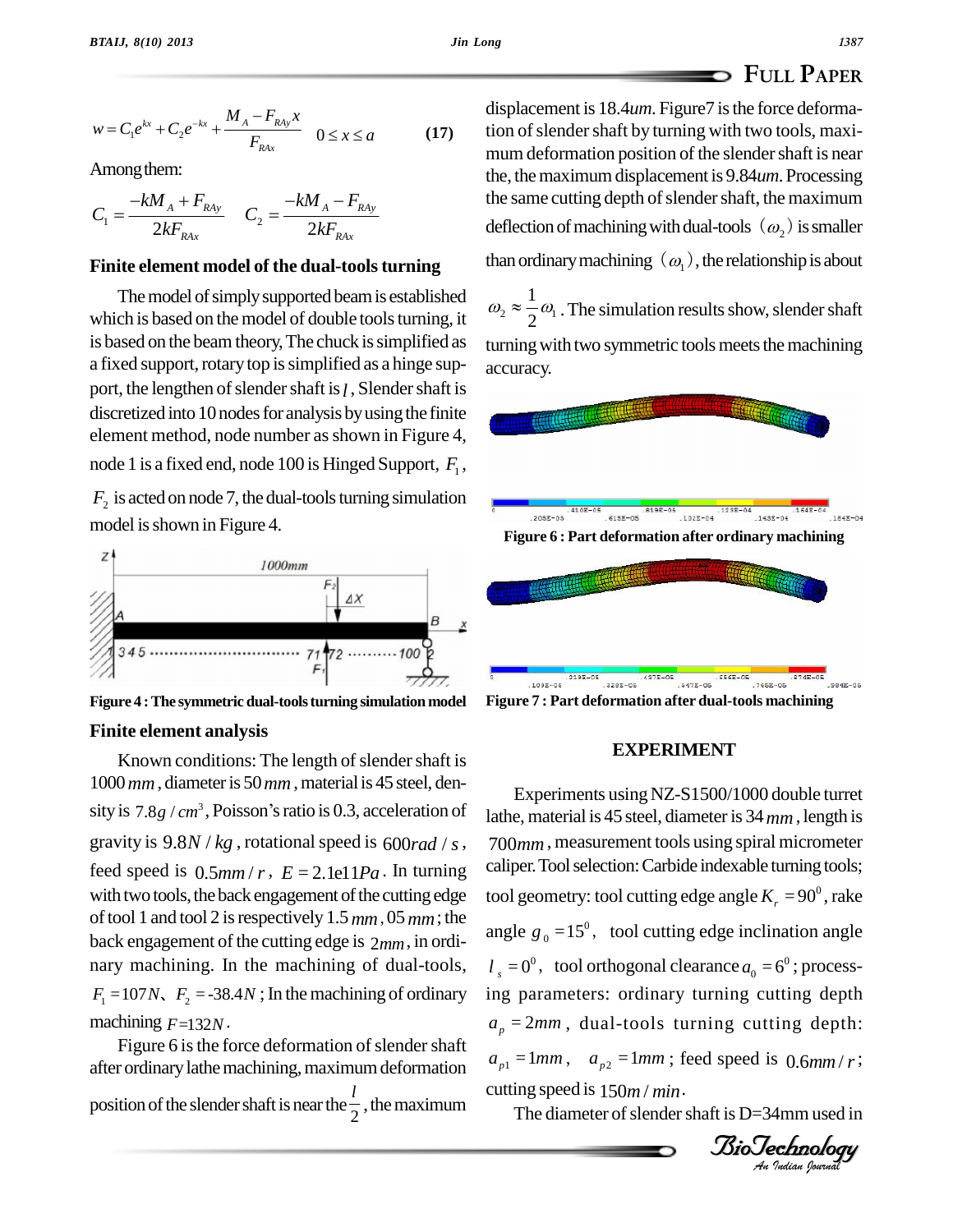| <b>Abscissa</b> |        | 50     | 100    | 150    | 200    | 250    | 300    | 350    |
|-----------------|--------|--------|--------|--------|--------|--------|--------|--------|
| Number 1        | 30.000 | 30.012 | 30.021 | 30.036 | 30.044 | 30.055 | 30.070 | 30.077 |
| Number 2        | 30.000 | 30.005 | 30.008 | 30.010 | 30.013 | 30.010 | 30.009 | 30.005 |
| Abscissa        | 400    | 450    | 500    | 550    | 600    | 650    | 700    |        |
| Number 1        | 30.082 | 30.077 | 30.064 | 30.055 | 30.045 | 30.032 | 30.024 |        |
| Number 2        | 30.002 | 29.995 | 29.992 | 29.988 | 29.989 | 29.990 | 29.994 |        |

**TABLE1:The experimental data**



**Figure 8 : Machining of ordinary lathe Figure 9 : Machining of dual-tools**

the experiment, the effective length is  $l = 700$ <sub>mm</sub>, aspect ratio is 20.58, which is belong to the machining areas of slender shaft, the ideal size of slender shaft processing should be 30*mm*, asshown in Figure 8, the experiment number is 1, which is the ordinary machining of slender shaft; as shown in Figure 9, the experiment number is 2, which is the dual-tools turning with

slender shaft, the distance of the dual-tools is  $\frac{l}{100} = 7$  mm, two groups of turning all use the top clamping chuck, after processing, measuring the diameter of the slender shaft in every 50*mm*, getting 14 groups diameter data of the slender shaft, measurement results are shown in TABLE 1.



**Figure 10 : The date comparison ofslender shaft diameter**

Using the Excel software, using slender shaft diam- coor eter as the vertical axis and the axial coordinates as the ure 10. abscissa, setting the slender shaft chuck fixed end as the origin of coordinates, drawing the curve of position

coordinates in machining slender shaft, as shown in Fig-

Although the experimental curves and simulation curves are different, but the overall trend of the curves